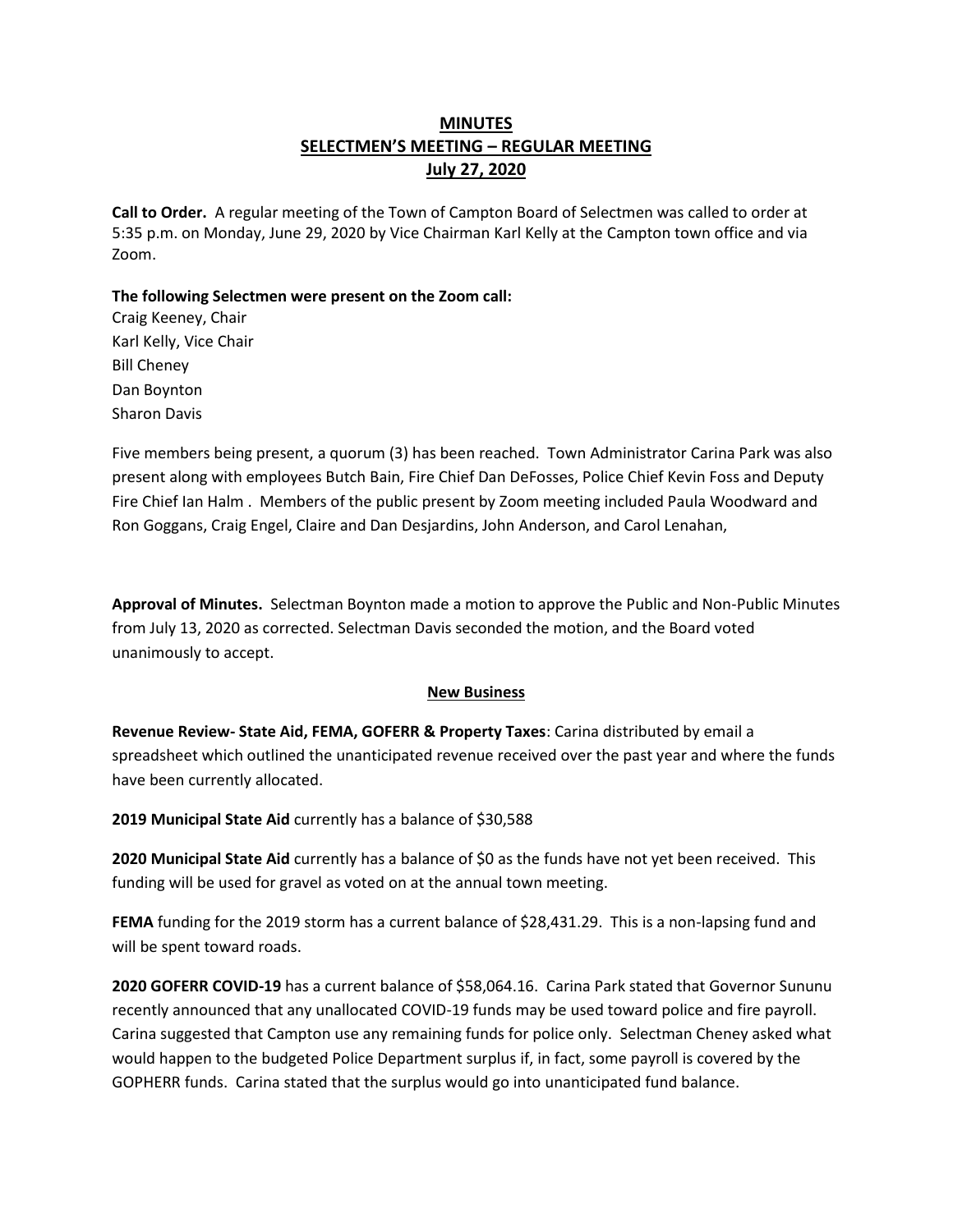Ms. Park also stated that the real estate tax revenue is currently on target and even ahead by \$20,000 from this same time last year.

Since application of calcium chloride to some dirt roads for dust suppression was not budgeted, Ms. Park suggested that some unanticipated funds be used for that purpose. Butch Bain stated that the cost of the product is approximately \$1/gallon. A general discussion took place with agreement that Selectmen Kelly and Cheney and Butch Bain will get together by 8/4/2020 and prioritize road projects for summer 2020. Once the prioritized roads have been addressed, calcium chloride will be applied – up to \$5,000 additional funds out of the 2019 Municipal State Aid.

Ms. Park asked if the BOS would approve her funding the Capital Reserve (road infrastructure) since tax revenue is on target. The BOS approved unanimously.

Tara Bamford has conducted a first review of the Zoning ordinance. Corey Davenport is working to schedule a meeting with the Planning Board for August or September.

**Fire Department Vehicle Inquiry:** Chief Dan Defosses brought forward an opportunity to purchase an instock, pre-built Fire Engine to replace the 1999 Engine 2 slated to be replaced 2021. The truck is similar to the Engines Woodstock and Waterville Valley own. Dan believes this truck will be less expensive this year than if purchased next year by approximately \$30,000. Carina Park said that the truck was originally scheduled to be replaced in 2020 and was then slated for 2021. She also stated that Campton has nearly all of the funds for its share of the purchase. Chief Defosses said that the new truck would be housed at the main station, #3 would go to Thornton, #4 would go to lower Campton. The BOS unanimously agreed to move forward with obtaining quotes. Ms. Park asked if she should put funds in the Capital Reserve to pay for the truck. The BOS agreed.

Chief Defosses also brought forward information about a "Staffing for Adequate Fire & Emergency Response" grant that will become available in the fall. The grant would provide for three years of %100 payroll and benefits for two additional staff. The fourth year of payroll and benefits would need to be paid for by the town. Chairman Keeney asked to see a spreadsheet of the grant over four years.

**Highway Department-2020 Gravel Projects & Gearty Way:** Selectmen Cheney and Kelly and Butch Bain will get together by 8/4/20 to finalize plan for summer road maintenance. One stretch of road already identified and agreed upon is beyond the bridges on Eastern Corners – larger rocks and touching up with gravel will be done.

**Gearty Way**. The State of NH is involved because of the railroad tracks and needs to be kept informed. Selectman Cheney asked if Butch Bain would get someone to come in and reclaim a section of roadway to improve drainage. Chairman Keeney suggested that the project be sent out for bid.

#### **Old Business**

-none-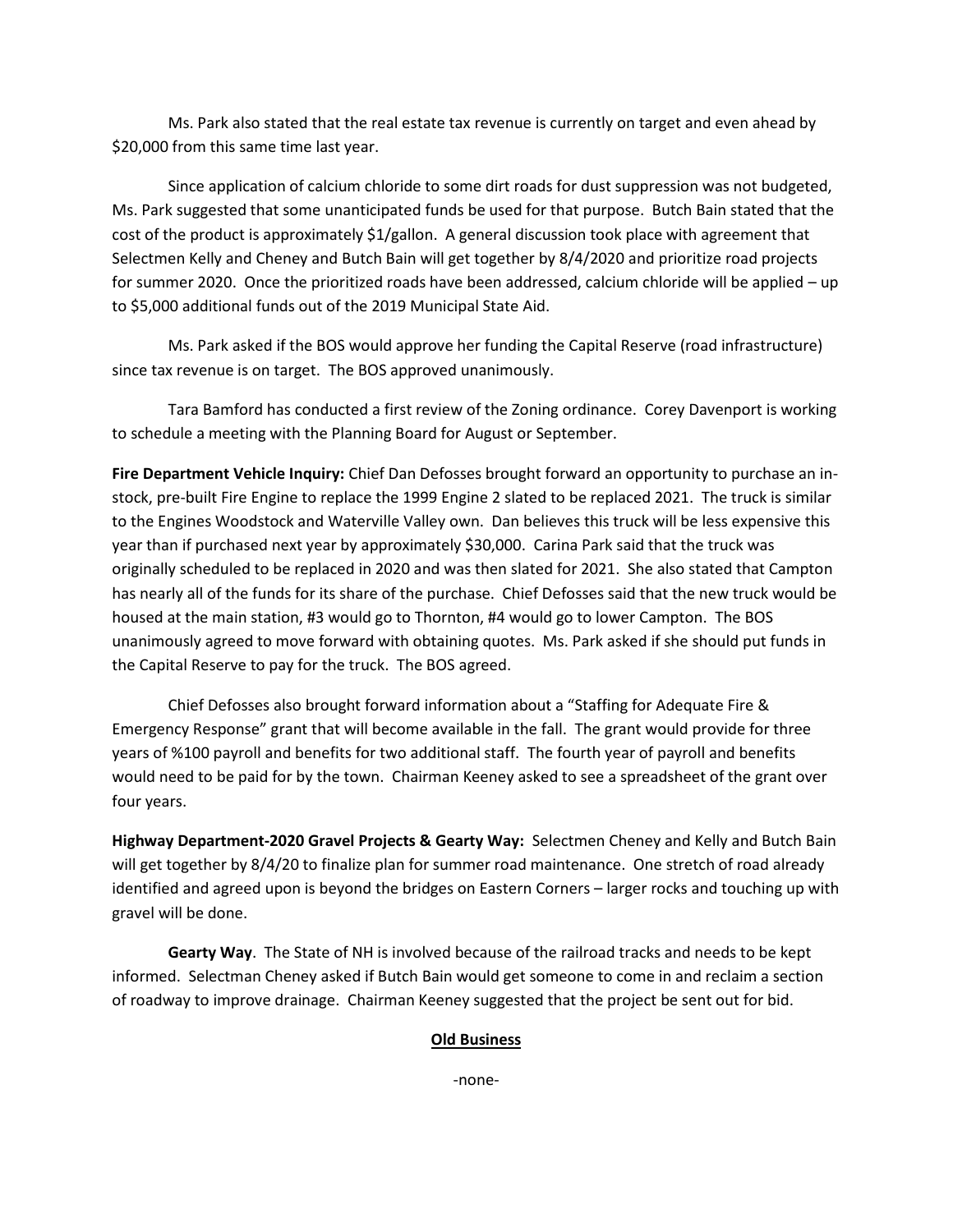#### **Committee Updates**

**Transfer Station.** Selectman Boynton stated that two individuals were interviewed for the Transfer Station Manager position. While the two individuals had similar experience, one demonstrated more tolerance for the frustrations of dealing with the public. The interviewing committee unanimously voted for the internal candidate and made this recommendation to the BOS who voted unanimously to approve. Carina Park will send a message for an intra-municipal agreement between Ellsworth, Thornton and Campton.

## **Correspondence**

**No Littering signs**: Carol Lenahan discussed the results of her research. The metal signs that she is recommending are shaped in the style of other signs currently used in Campton, are 18" by 24," 18 mm thick, and have reflective lettering, border, and graphic. The background will be dark and the lettering light. Obtaining twelve signs and theft-deterrent attachments will cost \$63.89/sign. Butch Bain stated that posts previously obtained can be used so that new posts do not have to be purchased. Selectman Davis made a motion to purchase the signs and have the highway department install them. The motion was seconded by Selectman Boynton and the BOS unanimously agreed.

## **Board Concerns and Directives**

**Dan Boynton** – none stated

**Sharon Davis** – asked if the winner of the paving bid had been announced publicly. Although Carina Park stated that this had been done the BOS would like this included in the minutes. Bryant Paving won the bid.

**Bill Cheney** – none stated

**Karl Kelly** – none stated

**Craig Keeney** – noted that temporary "no parking" signs had been installed at Blair Bridge. Chief Foss stated that permanent signs should be placed, and that parking enforcement will continue through the summer. Selectmen also noted that additional areas in town need signage, including near Sunset Grill. The BOS agreed unanimously that the police department should continue enforcement of no parking. Chairman Keeney and Chief Foss will count how many signs are needed and Butch Bain will obtain pricing.

#### **Privilege of the Floor**

**Claire and Dan Desjardins** asked the status of the road analysis. Carina Park stated that the job has been delayed and will begin in August.

The Desjardins also asked about the grant to improve internet access. Carina stated that Campton will not be able to apply for the grant. Selectman Boynton said that internet provider companies *are* applying for the grants.